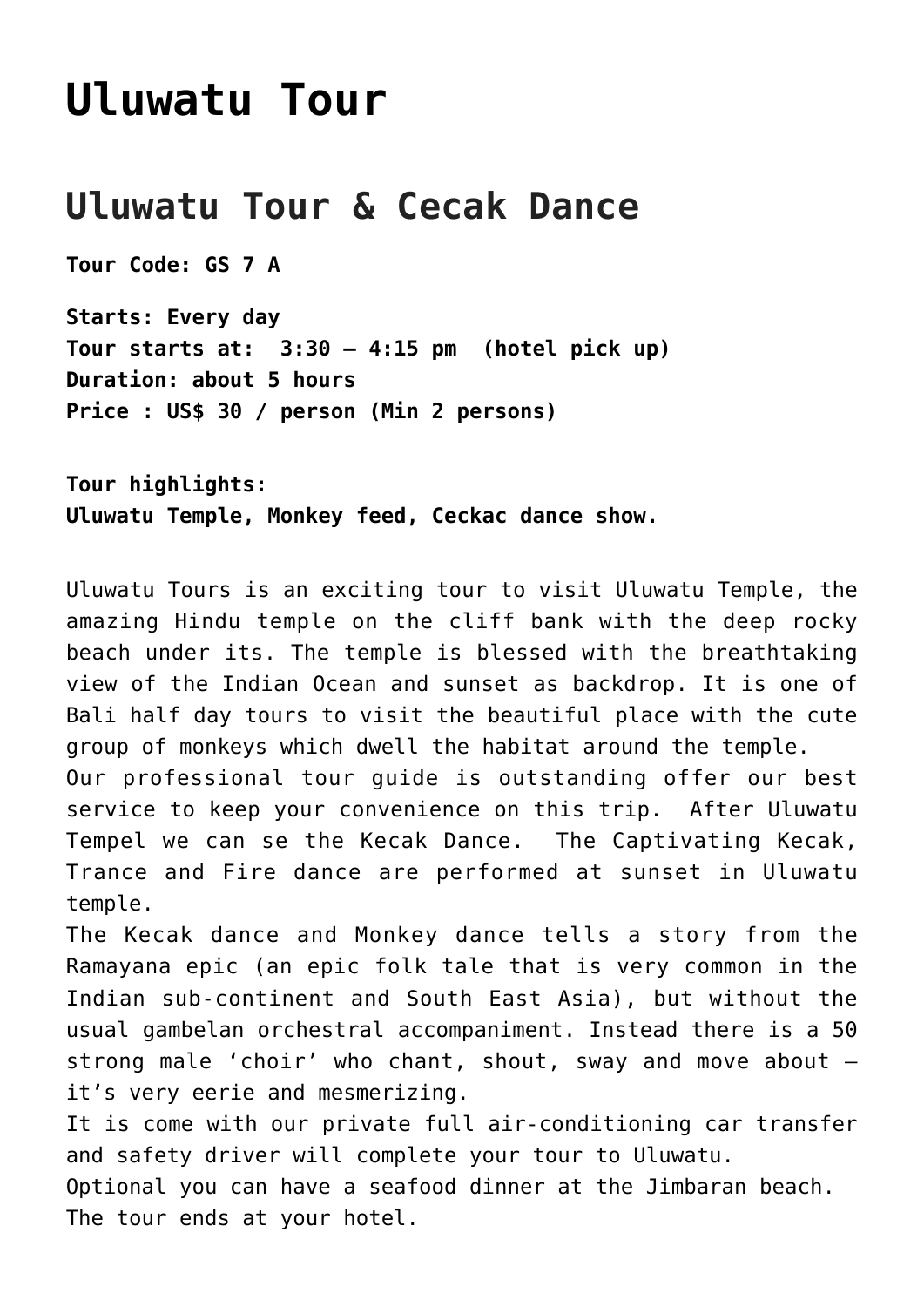

### **Tour include:**

- Hotel pickup and drop off
- 21% government tax and service charge inclusive
- Entrance fee at Uluwatu Temple and Kecak Dance Show
- English speaking guide (Japanese and other language is subject to availability)
- Private full air-conditioning car
- One bottle of mineral water or softdrink
- Insurance cover up to USD 50.000

#### **Remarks:**

- Dinner can provide at local seafood restaurant in Jimbaran for surcharge of US\$ 15 per person.
- Other personal expenses are not included and will be on personal account.
- Prices are net per person and inclusive tax and service charge.
- Single Surcharge: US \$ 24.
- Other pickup time on request.
- Surcharge for pick-up at Candi Dasa, Bedugul or Lovina Area: US \$ 10 per Pers.
- Don't forget to bring: Sun protection, photo camera